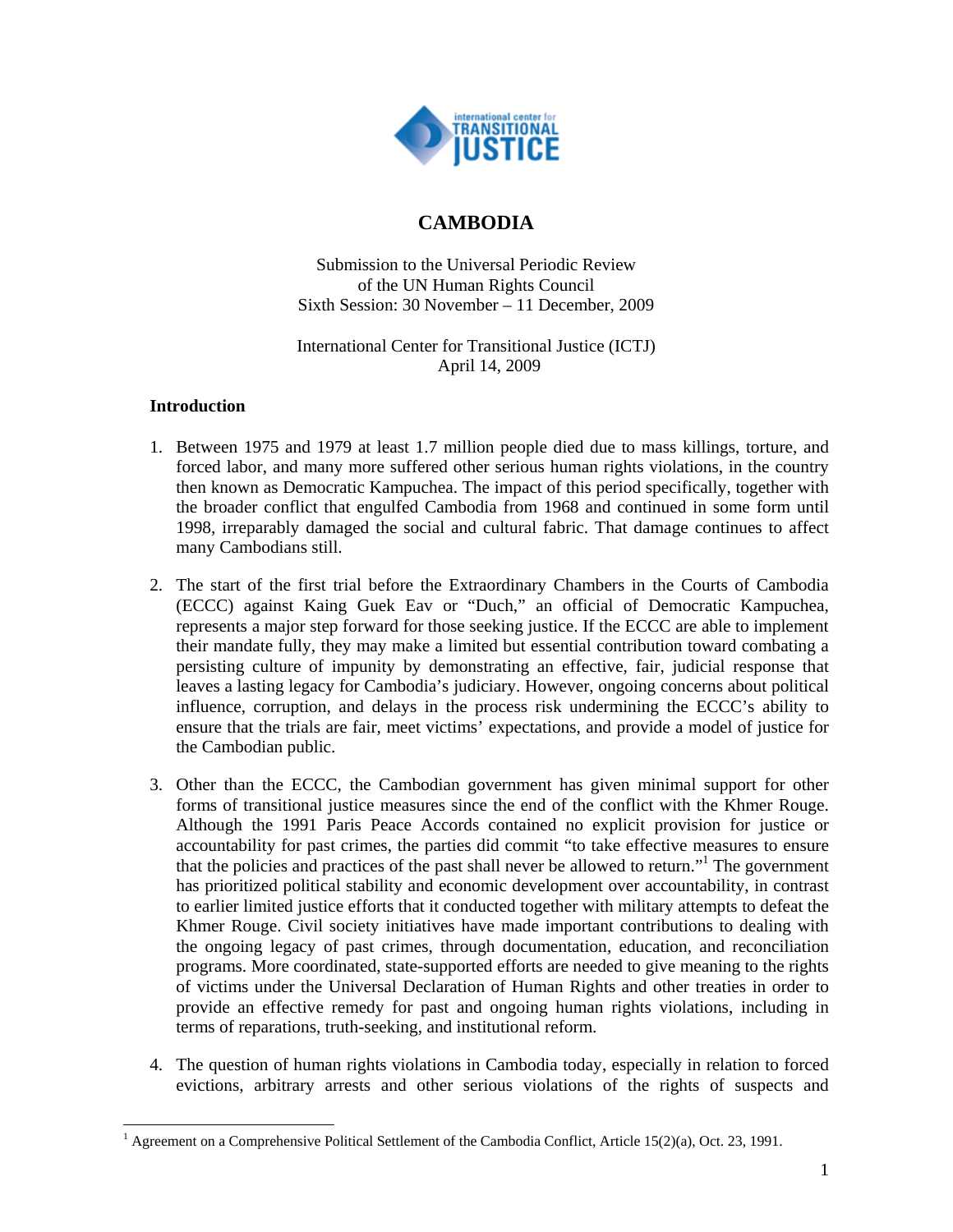defendants in criminal proceedings, deserves the attention of the Human Rights Council. This submission, however, focuses on the efforts undertaken to date to provide justice for the atrocities committed during Cambodia's long conflict, particularly by the Khmer Rouge. Although these events began more than 40 years ago, they have direct relevance to the current human rights situation in Cambodia and for this reason should also be considered as part of the Universal Periodic Review process. The obligation to provide justice to victims for these past atrocities is itself an ongoing human rights issue. The absence of accountability for mass crimes symbolically remains a contributing factor to prevailing conditions of impunity and the extent to which the rule of law is able to develop in Cambodia.

### **Substantive concerns**

- 5. The Extraordinary Chambers have jurisdiction to prosecute senior leaders of Democratic Kampuchea and those most responsible for crimes against humanity, genocide, violations of international humanitarian law, and certain crimes under national law committed between April 17, 1975, and January 6, 1979. The June 2003 Agreement between the UN and the Royal Government of Cambodia that established the ECCC states that the procedures shall follow Cambodian law, and the ECCC "shall exercise their jurisdiction in accordance with international standards of justice, fairness, and due process of law, as set out in Articles 14 and 15 of the 1966 International Covenant on Civil and Political Rights, to which Cambodia is a party."<sup>2</sup> Under Article 28 of the agreement, the United Nations reserves the right to withdraw cooperation from the process if Cambodia causes the ECCC to fall short of complying with those standards.
- 6. Several factors are undermining the ECCC's operations. First, there has been a lack of clear resolution on an appropriate response to repeated allegations of corruption within the Cambodian side of the court. These allegations first arose in 2007. Details continue to emerge about payments some members of the Cambodian staff reportedly made to court or government officials in return for recruitment to the ECCC and of a kickback scheme in which some employees are permanently obliged to pay a proportion of their salary to their superiors. The Cambodians who have tried to complain about these practices to international colleagues have allegedly lost their jobs as a direct result. While the ECCC's Cambodian administration has denied the allegations, the persistence of the claims and increasing willingness by Cambodian staff to raise them publicly in a context in which corruption is endemic have seriously damaged the ECCC's legitimacy. These claims have prompted key international donors to suspend funding to the Cambodian side of the court, causing uncertainty and risking potential delays to the judicial process, because of the inability to pay judicial salaries. The UN and the government have yet to successfully negotiate an effective complaints and investigation mechanism for corruption issues. To date there have been no reports of corruption within the Cambodian judiciary involved in the ECCC. Unsurprisingly, defense lawyers have argued that institutionalized corruption within the Office of Administration compromises the ability of the administration to support and serve the judicial officers in a fair, independent, and impartial manner, undermining the integrity of the proceedings as a whole. $3$
- 7. Second, the ECCC's ability to provide fair trials depends on all court officers exercising their professional responsibilities absolutely free from political influence. Unlike other hybrid tribunals, the majority of the judges at all three judicial levels of the Extraordinary

 $\overline{a}$ <sup>2</sup> Agreement between the United Nations and the Royal Government of Cambodia Concerning the Prosecution under

Cambodian Law of Crimes Committed During the Period of Democratic Kampuchea, June 6, 2003, Article 12(2).

 $3$  Eleventh Request for Investigative Action, Case No 002/19-09-2007-ECCC/OCIJ, March 27, 2009.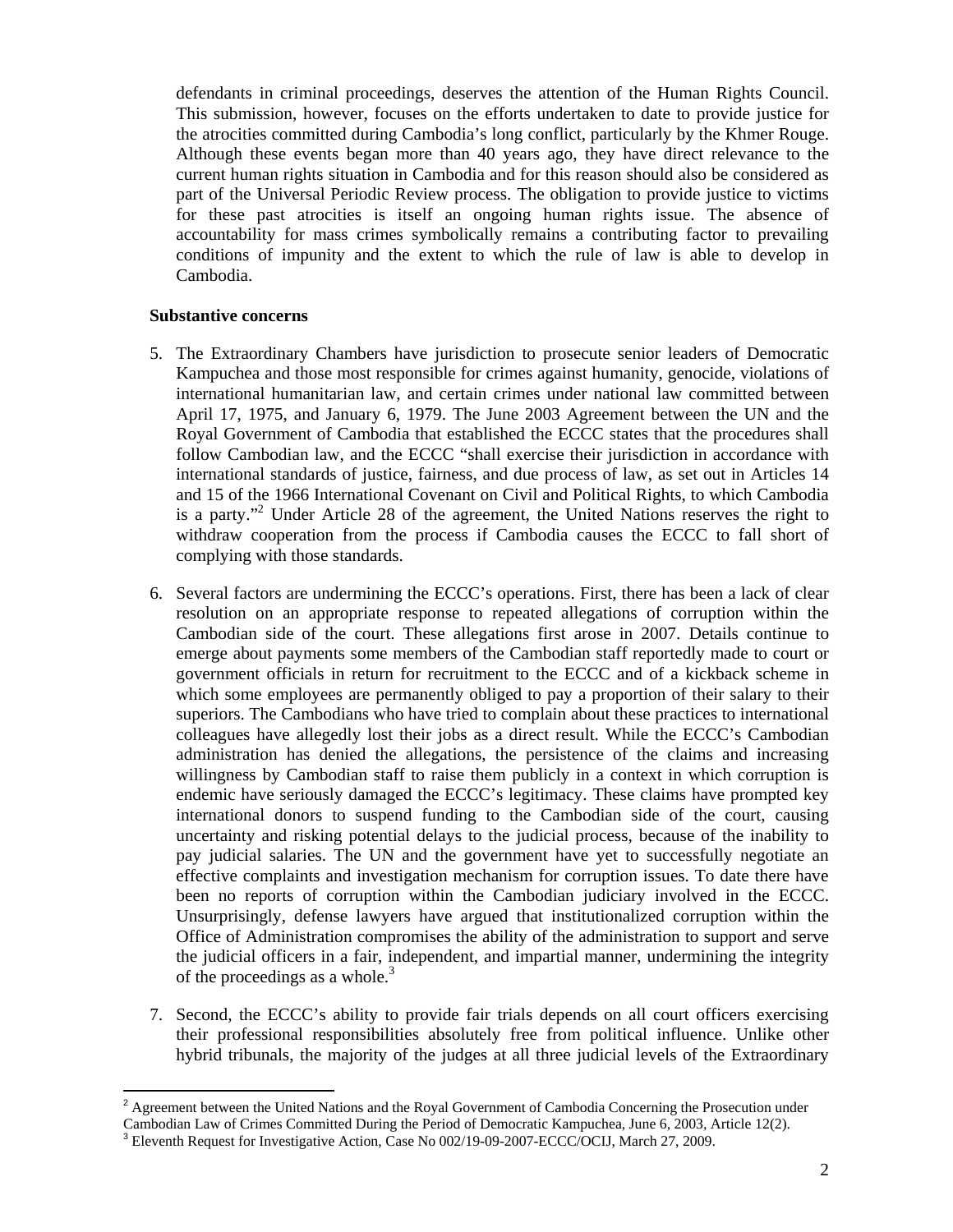Chambers are Cambodian; there is one Cambodian and one international co-prosecutor, and one Cambodian and one international co-investigating judge of equal authority. This arrangement leaves open the possibility of deadlocks. For this reason, the UN included unique dispute resolution and decision-making requirements within the agreement to protect the ECCC from political interference. In late 2008 the international co-prosecutor's request to investigate several additional suspects was opposed by his national counterpart on ostensibly political grounds that some observers fear reflects the government's will. ECCC judges must resolve this. However, public comments by the prime minister and other senior government officials that no further prosecutions should occur because of risks to political stability have reinforced popular perceptions that the government will attempt to dictate the judges' decisions. If the Extraordinary Chambers are to achieve even the minimum of success in discharging their role to fairly prosecute based on the evidence before them, there can be no actual or perceived influence from any political source.

- 8. According to the ECCC Internal Rules, victims can participate as civil parties to the proceedings; more than 3,000 victims have applied to the court for civil party status or made complaints. Insufficient attention and not getting resources in a timely fashion to support this process has caused serious backlogs in processing claims, hiring lawyers for victims, and coordinating groups of victims to ensure that their involvement does not compromise defendants' rights to expeditious trials. This also risks undermining the ability of victims to meaningfully participate in the proceedings and presents the real possibility that victims' expectations have been raised in ways that cannot be met.
- 9. Another concern worth noting is the length of time taken to complete the judicial investigation in the second case against Ieng Sary, Ieng Thirith, Khieu Samphan, and Nuon Chea. All four are elderly, in increasingly fragile health, and have been held in pre-trial detention at the ECCC since 2007. Their trial is unlikely to commence before early to mid-2010, which increases the chances that some of the accused will not be healthy enough to stand trial. These circumstances have compounded concerns over a lack of transparency and regular access to public information about the progress of the court's work, although both the administration and judicial officials of the court have made improvements in this regard.
- 10. The Internal Rules of the Extraordinary Chambers state that the court can award "moral and collective reparations" to civil parties following a conviction at trial.<sup>4</sup> Victims' lawyers have challenged the legality of this provision as an unacceptable restriction of broader victims' rights to individualized reparations that exist under the Cambodian Criminal Procedure Code. It remains to be seen what moral and collective reparations the ECCC may order against defendants who have declared indigence, since they are supposed to bear such costs. In addition, criminally acquired assets are to be "returned to the State."<sup>5</sup> This limitation demonstrates the need to examine reparations beyond the ECCC's mandate as a state obligation. The UN General Assembly has affirmed that the state has the obligation to "establish national programmes for reparation and other assistance to victims in the event that the party liable for the harm suffered is unable or unwilling to meet their obligations." 6 No systematic reparations program exists for victims of past conflict-related crimes, a stark contrast to the widespread land concessions granted to demobilized Khmer Rouge combatants.

 $4$  Rule 23(11), Extraordinary Chambers in the Courts of Cambodia Internal Rules [Rev. 3], as revised on March 6, 2009.  $<sup>5</sup>$  Chapter XI, Article 39 of the Law on the Establishment of Extraordinary Chambers in the Courts of Cambodia for the</sup> Prosecution of Crimes Committed During the Period of Democratic Kampuchea (2004).

<sup>&</sup>lt;sup>6</sup> Basic Principles and Guidelines on the Right to a Remedy and Reparation for Victims of Gross Violations of International Human Rights Law and Serious Violations of International Humanitarian Law, C.H.R. res. 2005/35, U.N. Doc. E/CN.4/2005/ L.10/Add.11 (April 19, 2005), Paragraph IX(16).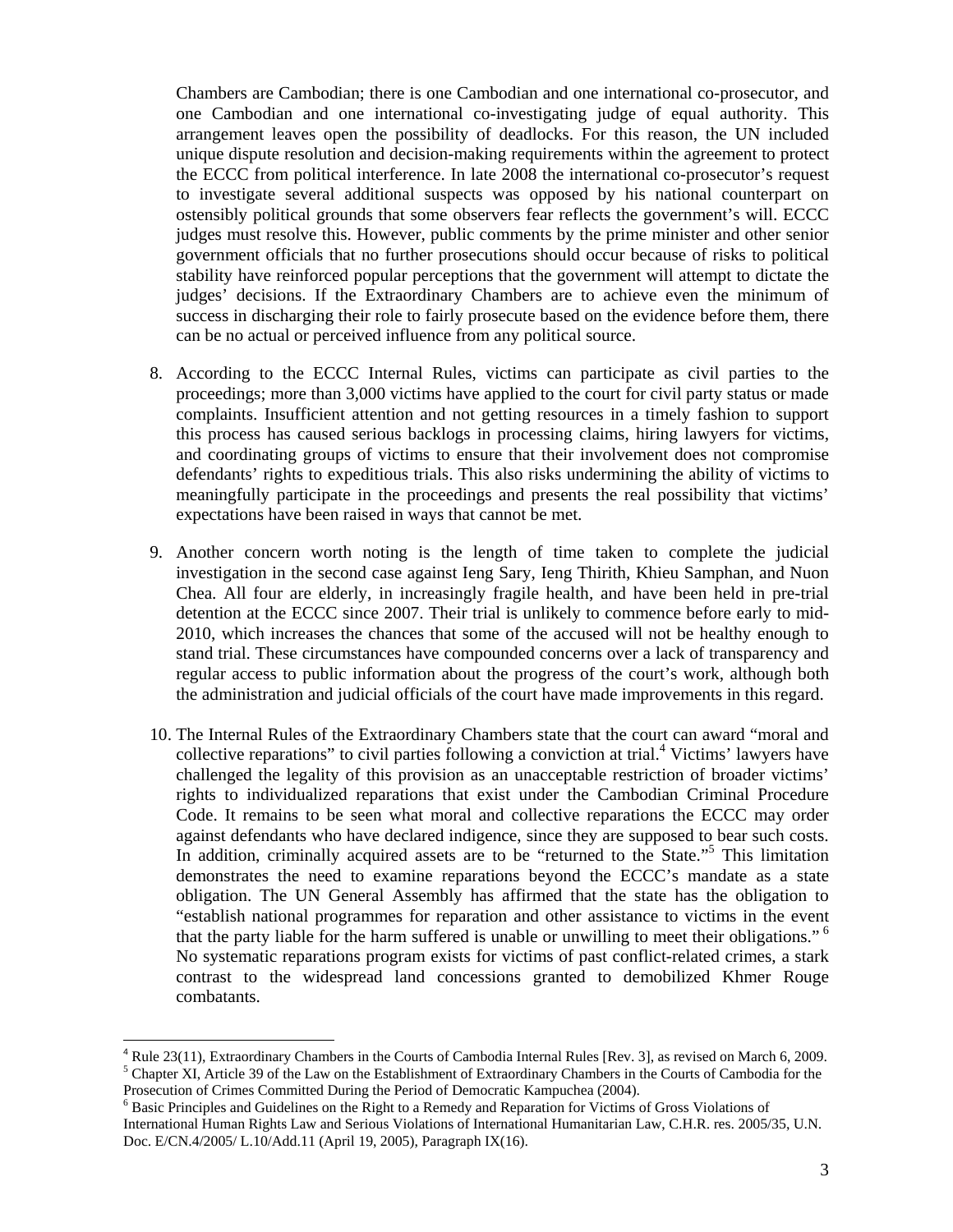11. National and local authorities erected memorials to victims soon after the fall of Democratic Kampuchea, notably the Tuol Sleng genocide museum in Phnom Penh and the Choeung Ek "killing fields" site, and proclaimed two public days of remembrance. These important but limited efforts, like the popularly constituted "People's Revolutionary Tribunal" in 1979 that convicted Pol Pot and Ieng Sary of genocide in absentia, were established in the context of the ongoing military and diplomatic conflict against the Khmer Rouge, rather than to acknowledge the government's obligations to provide victims with redress or their right to the truth. Since the conflict ended in 1998, there has been no official willingness to conduct national truth-seeking for all victims. Instead, the defections of the remaining combatants in the 1990s were accompanied by de facto and de jure amnesties and assurances of protection from legal repercussions. As a result, many victims continue to see their former abusers in positions of authority and privilege, as the policy of "national reconciliation" allowed defecting Khmer Rouge leaders and combatants to be integrated into the Royal Cambodian Armed Forces as well as into senior civilian administrative posts. Effective measures to guarantee that serious human rights violations do not recur should include thorough institutional reform, particularly of state institutions such as the police and military by removing people with records of committing human rights abuses.<sup>7</sup>

## **Achievements**

- 12. The first trial before the ECCC is under way; Duch faces charges of crimes against humanity and war crimes. Four other suspects are in custody awaiting trial. After years of delays, many victims feared that nobody would ever face trial for the Khmer Rouge-era crimes. The ECCC has issued public pre-trial decisions on provisional detention and other procedural matters, making reference to international case law and standards. Such jurisprudence forms part of an historical record of the process and may be useful for Cambodian domestic proceedings. Two noteworthy examples include the determination that the 1996 pardon and amnesty of Ieng Sary's 1979 conviction did not bind the ECCC, and the voluntary recusal of one of the Pre Trial Chamber's Cambodian judges from participating in a review of Duch's pre-trial detention because of his previous involvement in the matter.
- 13. The ECCC judges' decision to adopt rules allowing victims to participate as civil parties in the proceedings and to create a dedicated victims' unit has been a positive development for the ECCC's legacy within Cambodia and also as a precedent for other internationally assisted courts. In areas such as witness protection, court management practices, provision of transcripts of hearings, and an independent defense support unit that works with defense legal teams, the ECCC have also made important steps toward modeling a functioning, fair judicial process.
- 14. In addition, the ECCC have provided a useful way for civil society to publicize the trials, and that has begun to promote both the public and media to reflect on a little-discussed aspect of Cambodia's history. Court officials have participated in public outreach events, and Cambodian nongovernmental organizations such as the Center for Social Development, the Khmer Institute for Democracy, and ADHOC have been active in developing a range of public fora and reconciliation exercises. The independent Documentation Center of Cambodia has done impressive work on collecting and preserving documentation and providing victims with information. Despite these vital unofficial efforts, according to a 2009 survey by the Human Rights Center at the University of Berkeley, California, 81

 $\overline{a}$ 

 $<sup>7</sup>$  Ibid, principle 36.</sup>